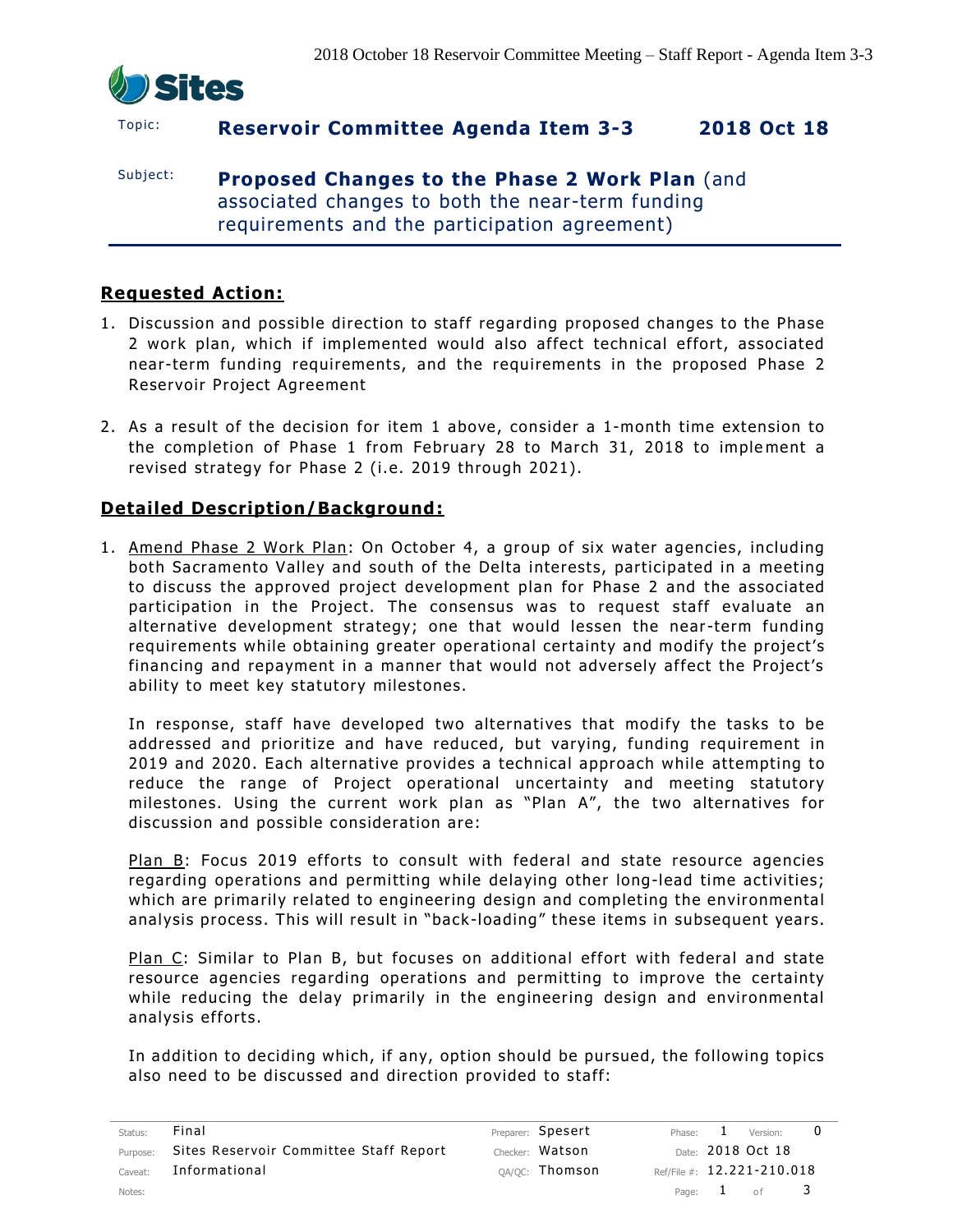- a. Target Funding Levels:
	- Baseline: For 2019, the estimated draw from the proposed Bank Credit Facility is approximately \$57.8 million with additional contributions provided by Proposition 1 (cost-share for environmental review and permit acquisition) and congressional appropriations from WIIN Act (cost-share for preconstruction activities). Interest payments by participants on the Bank Credit Facility adds \$2.8 million; with the amounts in subsequent years increasing.
	- **EXALTER 1** Alternative: Varies by alternative for both the amount of funding required from both participants and cost-sharing from Proposition 1 and WIIN Act.
- b. Requirements in the Phase 2 Reservoir Project Agreement:
	- Baseline: Decision points at the end of Phase 2A (Dec. 2020) (refer to Section 12) and end of Phase 2B (Dec. 2021), respectively.
	- Alternative: Decision points in Dec. of each year: 2019 (not 12 months), 2020, 2021.
- c. Near-term and/or Interim Funding Method:
	- Baseline: Financed through a line of credit for either all of Phase 2 or only Phase 2A.
	- **EXECT:** Alternative: Self-funded through periodic cash calls

NOTE: If financing should continue to be pursued, an amendment to the Bank Credit Facility RFP will be needed. On October 8, the proposal due date of October 10 was extended to allow time for them to incorporate any revised requirements and allow the selection to occur at the respective November monthly meetings of the Reservoir Committee and the Authority .

- d. Construction Financing Method:
	- Baseline: Three methods have been developed: capitalized interest, interest only, and amortize immediately
	- **EXECTE Alternative:** Select one method, preferably the interest only method along with no pre-payment penalty for principle.
- 2. Time Extension: Based on direction provided on near-term funding (refer to item 1b), additional time will be needed to either prepare agreements based on periodic cash calls or to reflect alternative decision points, a revised draw schedule, and revised participation costs based on a dollar per acre -foot.

#### **Prior Reservoir Committee Action:**

Work Plan: On July 20, 2018, the Reservoir Committee approved the Workplan and Monthly Cashflow Analysis for Phase 2 for use in developing the Phase 2 Finance Plan, preparing an exhibit to both the Phase 2 Reservoir Project Agreement and Phase 2 Procurement Request for Qualifications (RFQ-18-04), and to be used as the basis for developing the fiscal year 2019 budget.

Agreement: On August 16, 2018, the Reservoir Committee approved the Phase 2 Reservoir Project Agreement for form and substance and authorized its release to member agencies for their consideration.